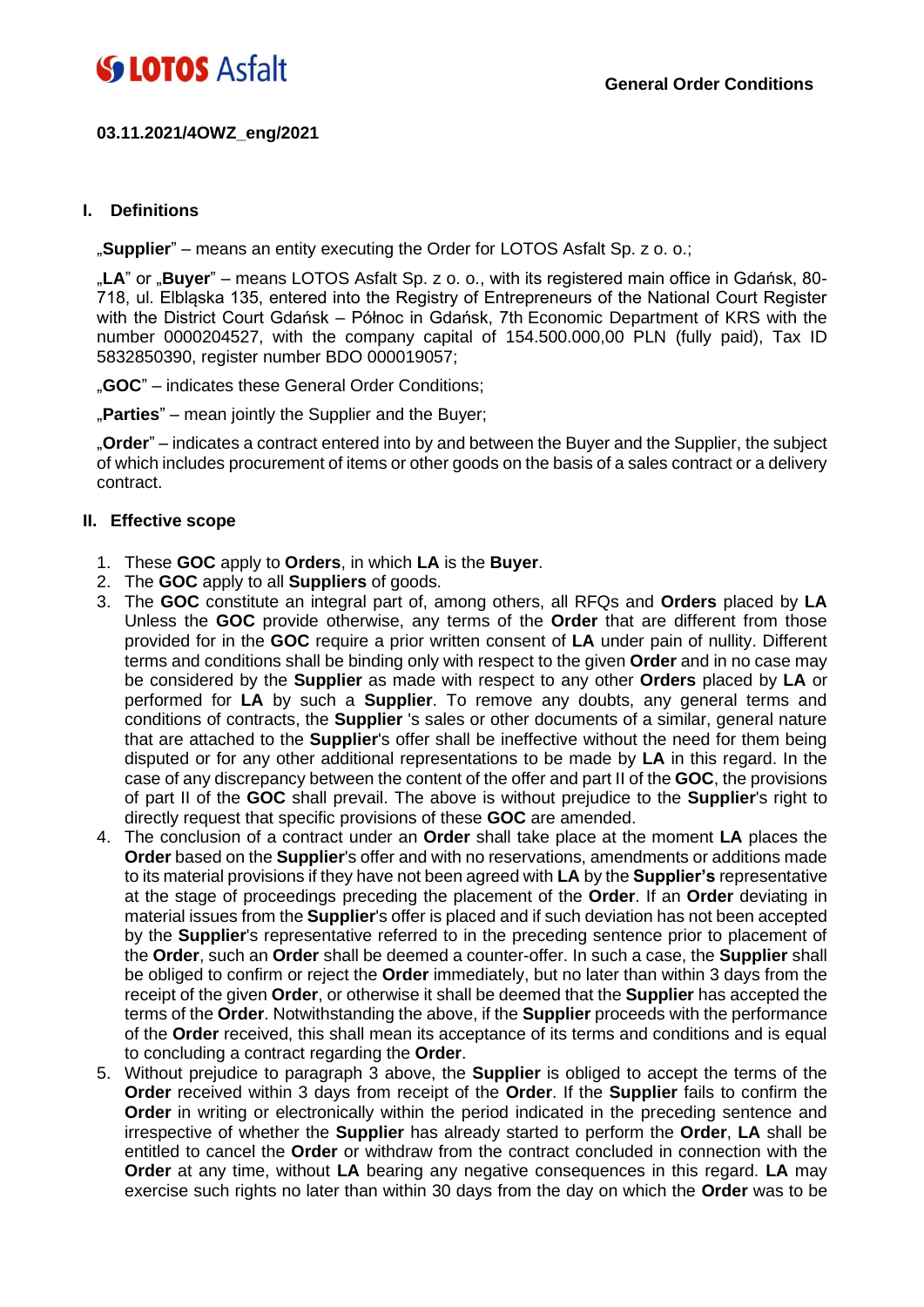performed in accordance with its content, but in any case no later than the day on which the **Supplier** confirms the **Order**. In the event of cancellation of the **Order** or withdrawal from the contract concluded under the **Order** by **LA** under the procedure specified in the preceding sentences, the **Supplier** shall be liable for any damages under general legal terms, including fault in contracting.

6. An **Order** shall be null and valid unless placed in writing or in a documentary form of a scanned **Order** signed by **LA** and sent to the **Supplier** by e-mail. Confirmation or rejection of the **Order** shall be made in writing or, in case the **Order** is made in a documentary form, in a documentary form which shall mean the form of a scanned statement signed by the **Supplier** and sent to **LA** by e-mail. All other agreements and documents, including in particular statements made, related to the performance of the **Order**, must be made in writing or in the electronic form with a secure electronic signature verifiable by a valid qualified certificate, and must include the number of the **Order** assigned to it by **LA** The number of the **Order** must be quoted, in particular in delivery notification, invoice, goods dispatched note, receipt protocol etc.

### **III. Execution of deliveries**

- **1.** Unless the **Parties** agreed in **Order** form upon otherwise, the **Order** shall be executed in the DDP – **LA** formula (indicated warehouse, storage yard or other location), according to INCOTERMS 2020. The **Supplier** shall be obliged to insure the goods at its own expense, against all risk during transport, according to Institute Cargo Clauses (A) 1/1/09. **LA** may require the **Supplier** to deliver a document confirming signing an insurance contract confirming the cessation of rights to any compensations or a document insurance providing the basis for a compensation payment directly to **LA**.
- **2.** The **Supplier** shall not be obliged to confirm the delivery, unless the **Parties** agreed otherwise in the form of a document. Execution of the **Order** should take place just once, unless the **Parties** agreed upon otherwise (such agreement can have the form of a document). If the **Parties** approved partial execution of the **Order**, the confirmation obligation shall apply to all parts, if the **Parties** agreed to do so. Goods shall be collected on working days (Monday to Friday, excluding non-working days within the meaning of the Non-working Days Act of 18 January 1951), between 7 am and 2 pm.
- **3.** The **Supplier** shall be obliged to pack and protect the goods against defect, loss, damage accordingly with their nature, to the means of transportation used, as well as according to loading and unloading equipment. A label should be affixed to the packaging, legible and permanent, containing the name and the address of the **Buyer**, as well as the **Order** number assigned by the **Buyer** and symbols indicating handling the package according to delivery and transport standards. Each element inside the package should be labelled in a manner enabling its full identification. If the goods are packed inside multiple packagings, the **Supplier** shall be obliged to provide a detailed specification for each of the packagings, and a common specification attached to the delivery documentation.
- **4.** Labelling of electric and electronic equipment and, if justified by the size or by the intended use of such equipment, of packaging for such equipment, should conform to legal regulations applicable to electric and electronic waste. In the case of atypical, hazardous, oversized, etc. goods, the **Parties** shall agree upon detailed conditions regarding packaging, labelling, delivery confirmation and acceptance in each and every case.
- **5.** The delivery shall be considered as executed at the time the goods and documents specified in the **Order** (e.g.: technical documentation, quality control certificates, material certificates, EX certificates, etc.) shall be accepted by **LA** without any objections. Any deviations from the agreed conditions, as well as lack of the required documents may provide the basis for the goods to be rejected or returned to the **Supplier** at its own expense, and the delivery shall be considered as not executed with all due consequences. In particular, the invoice issued by the **Supplier** before the goods conforming to the **Order** and full required documentation to **LA** shall remain ineffective towards **LA,** and the due date for the payment included in such an invoice shall begin after delivery of goods conforming to the contract with all required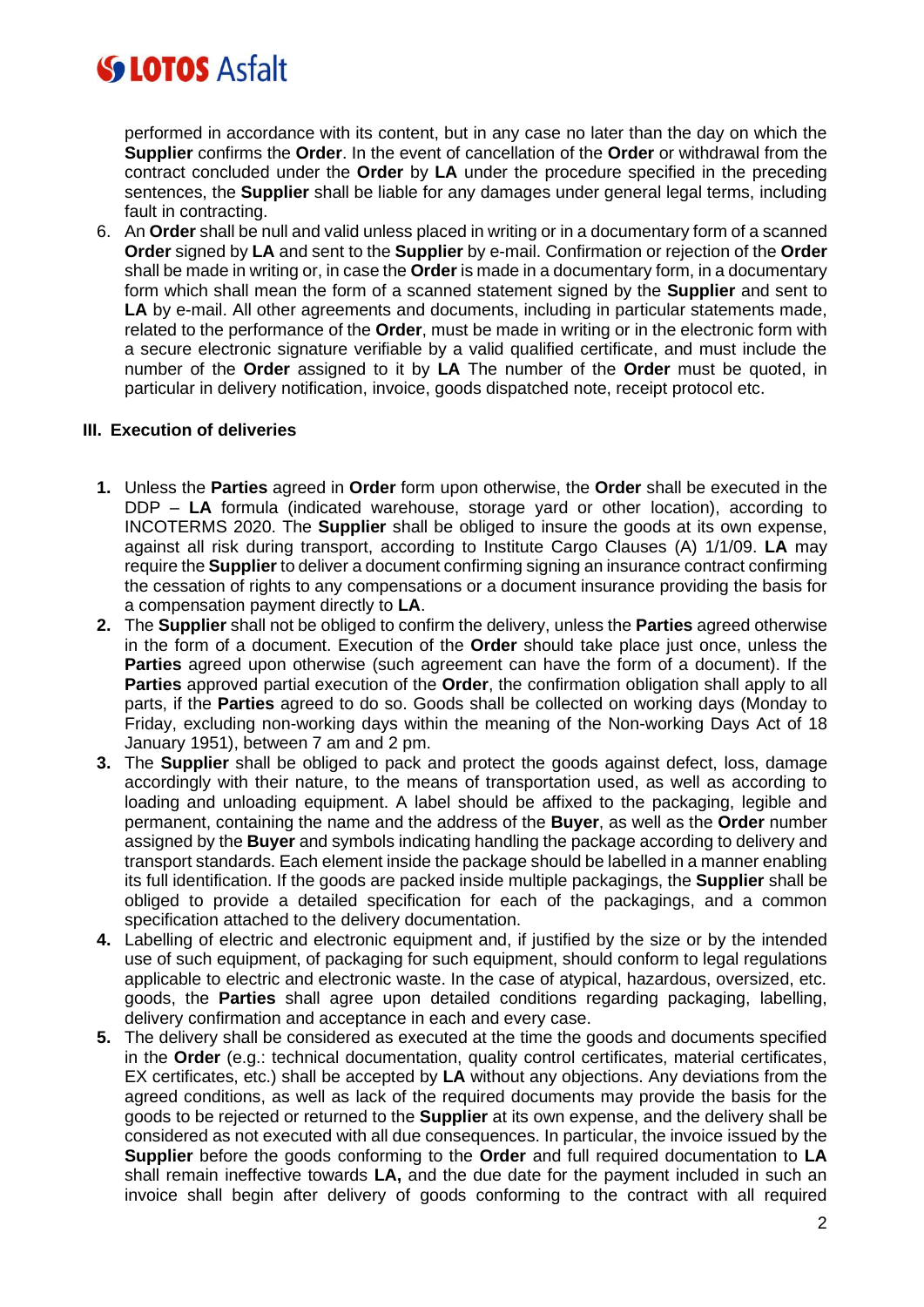documents to **LA** at the earliest. Such a withheld payment shall not be understood as a delayed payment or unduly execution of the **Order** by the **Buyer**. The **Supplier** shall not be entitled to claim any statutory or contractual interests regarding such a delay.

- **6.** The **Supplier** shall be held liable for damage caused by the delay, incorrect labelling, packing or identification of the shipment and defect or damage of the goods.
- **7. LA** shall have the right to return to the **Supplier**, at the expense and risk of the **Supplier**, any shipment delivered without the required confirmation or delivered before the deadline or after the delivery deadline indicated in the confirmation, or to impose storage costs onto the **Supplier**. The **Supplier** shall bear the risk of defect, damage or loss of the goods.
- **8.** The **Supplier** shall exempt **LA** from any and all liability resulting from any claims of third parties raised on the grounds of patent violation, protection rights violation, registration rights violation or violation of any other industrial property rights, material copyrights and derivative rights related to the delivered goods, with the exception of strictly effective, generally applicable legal regulations.
- **9.** Monitoring of transported goods:
	- a. The **Supplier** hereby declares that he is aware of the obligations resulting from the Act of 9th March 2017 on the monitoring system for road and railway carriage of goods and trade in heating fuels – hereinafter referred to as the Act. In the case of transport of goods subjected to a system monitoring road of railway carriage of goods according to the Act, the **Supplier** guarantees that obligations specified in legal regulations shall be met, as well as guarantees meeting such obligations by the subcontractors/further suppliers.
	- b. The **Supplier** shall be obliged to send the reference number to **LA** to the following e-mail address: [sent.odbierajacy@lotosasfalt.pl](mailto:sent.odbierajacy@lotosasfalt.pl)
	- c. In the case of intra-Community purchase of goods or import, the **Supplier** shall be obliged to send to **LA** data of the transport provider transporting goods to the territory of Poland and the e-mail address of the transport provider to which the reference number of the order shall be sent immediately, however, not later than before the start of loading of the goods.
	- d. The **Supplier** shall be obliged to immediately confirm to **LA** the receipt of the reference number of the order by the transport provider and to inform about the fact that obligations imposed by the Act have been met. The **Parties** hereby agree to cooperate in order to duly meet said obligations.
	- e. The **Supplier** guarantees that the transport provider fulfills the obligations specified in the Act.
	- f. The **Supplier** shall be liable for damage, in particular for penalties or costs caused by not meeting or unduly meeting obligations specified by legal regulations, in particular specified in the Act, indicated in p. 9 l. a).
	- g. If any **Order** conditions stipulate limitations of liability of the **Supplier**, such stipulations shall not apply to damage related to not meeting or unduly meeting obligations specified in the Act.

## **IV. Delivery date**

- **1.** The delivery date indicated in the **Order,** and in case of partial deliveries the delivery dates indicated in the deliveries schedule included in the **Order** or constituting an annex to the **Order**, are final and indicate the date on which the goods will be delivered to the specified location according to the delivery conditions referred to in the **Order**.
- **2.** The **Supplier** is obliged to immediately inform **LA** about the occurrence or a risk of occurrence of circumstances due to which the agreed term of the **Order**'s delivery may not be complied with, together with an indication of the expected period of delay and its causes. If the information submitted shows that it will be impossible to make the delivery at the deadline established, **LA** may withdraw from the **Order**, in its entirety or part. **LA** shall be entitled to exercise the right of withdrawal referred to in the preceding sentence within a period of 8 weeks, calculated from the agreed delivery date or the delivery date resulting from the **Order**. In such a case, the **Supplier** shall pay **LA** a contractual penalty amounting to 20% (twenty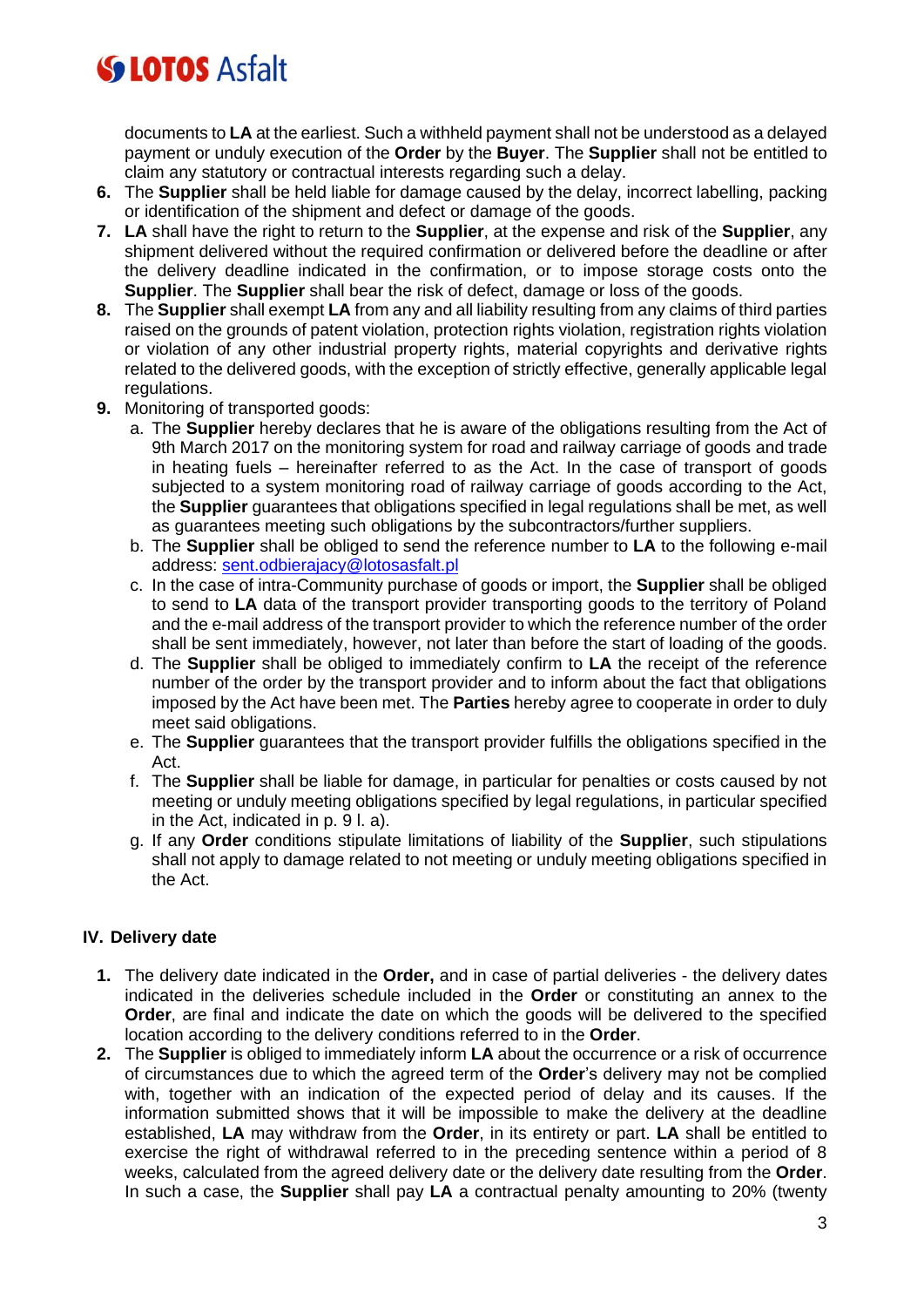percent) of the net remuneration due to it under the **Order** from which **LA** has withdrawn, and in case of withdrawal from a part of **the Order** - 20% (twenty percent) of the net remuneration for such part of the **Order** (in case of deliveries carried out in parts according to the terms of the **Order** or based on a separate approval of **LA**).

- **3. LA** shall be entitled to charge the **Supplier** with a contractual penalty for a delay in performance of the **Order** in the amount of 0.2% (two tenths of percent) of the net remuneration due under the **Order** (or part thereof in case of partial deliveries), for each commenced day of delay, up to a total of 25% (twenty-five percent) of the net remuneration due under the **Order** (or part thereof in case of partial deliveries, as indicated in the terms of the **Order** or based on a separate approval of **LA**). Failure by **LA** to exercise the right to withdraw from the **Order** based on paragraph 2 does not exclude the possibility of charging penalties on the basis of that paragraph.
- **4. LA**'s receivables due for the contractual penalties may be deducted from any receivables of the **Supplier**, to which it is entitled from **LA** under the **Order,** to which the **Supplier** hereby agrees.
- **5.** The reservation of contractual penalties indicated in p. 2 and 3 does not exclude the right of **L. A.** to claim additional compensation according to generally effective regulations, as well as a compensation for not executed or unduly executed **Order**, for which no contractual penalties are provided for in this document or in the **Order**, according to generally effective regulations.
- **6.** The obligation of the **Supplier** to pay contractual penalties remains independent from the damage of **LA** and from the factual damage or lack thereof.

### **V. Prices and payments**

- **1.** The prices specified in the **Order** are fixed net prices. The prices in the **Order** include all taxes, fees and duties, and exclude VAT. VAT shall be added to the above prices at the rate based on applicable regulations.
- **2.** In case of sales of goods or services listed in Annex No. 15 to the VAT Act of 11 March 2004, the **Supplier** undertakes to include the following on the invoice: the current Polish classification of goods and services (PKWiU) and CN symbols in case of goods and the Polish classification of goods and services in case of services or the item number under Annex No. 15. Failure to provide the aforementioned data shall grant **LA** the right to withhold payment. The day from which the payment period shall be calculated depends on the transfer of the aforementioned data to the **Buyer**. In such a case, failure to make the payment shall not be considered as a delay or as a late payment. The foregoing is without prejudice to the other provisions of the **Order** regarding payment terms.
- **3.** If the amount of the remuneration for the transfer of copyrights exceeds PLN 10,000, the **Supplier** shall be obliged to specify the value of the transferred rights in the invoice.
- **4.** Remuneration shall be paid upon receipt by **LA** of accurate, correct and reliable invoices issued in due time in accordance with the provisions of the VAT Act of 11 March 2004 hereinafter referred to as the "VAT Act" and its implementing regulations, confirmed with copies held at the invoice issuer. The **Supplier** undertakes to compensate **LA** for all negative financial consequences, including those due to the loss of the right to deduct VAT, resulting from the breach of the above mentioned terms or resulting from the occurrence of circumstances referred to in Article 88 section 3a or Article 96 sections 9 and 9a of the VAT Act of 11 March 2004, for the liability incurred by **LA** under Article 117ba of the Act of 29 August 1997 - Tax Ordinance and due to the lack of possibility to post the expense as a tax deductible expense or due to the necessity to reduce the tax deductible expenses or increase the revenue pursuant to the rules specified in Article 15d of the Corporate Income Tax Act of 15 February 1992.
- **5.** The **Supplier** declares that it is a registered and active VAT payer and that it is not a small taxpayer using cash accounting within the meaning of the Act of the 11 March 2004 on VAT. The **Supplier** undertakes to immediately inform **LA** of any of changes within this scope or otherwise it shall bear all negative financial consequences in this regard.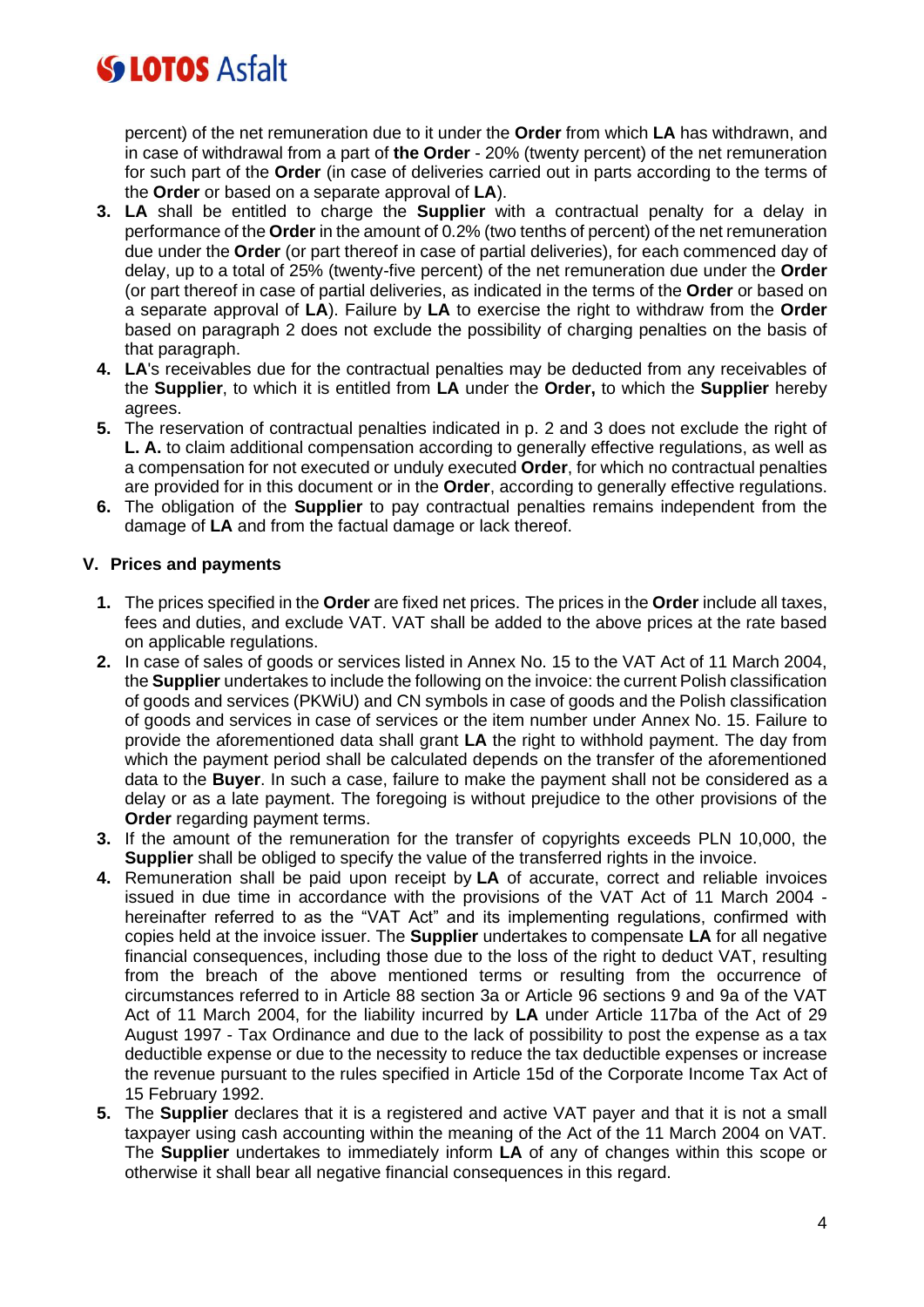- **6.** Unless the **Parties** agree otherwise, the **Supplier**'s remuneration shall be payable to the **Supplier's** bank account by a transfer by **LA**, using the split payment mechanism, within 30 days from the date of delivery of an invoice correctly issued in accordance with the terms of these **GOC**. Invoices without the **Order** number shall be deemed as incorrect and will not constitute a basis for payment.
- **7.** The payment shall be deemed to have been made on the day **LA**'s bank account is debited.
- **8.** The **Parties** agree that invoices may be sent by electronic means after a separate e-invoicing contract has been signed.
- **9.** Provisions of clauses V (1) to V (6) and VI shall not apply to a **Supplier** whose registered main office and place of permanent business activity is outside the territory of the Republic of Poland. The prices specified in the **Order** placed with such a **Supplier** are net fixed prices and include all taxes, fees and duties, but exclude VAT. The invoices will not include VAT. Such a transaction, as an intra-Community acquisition of goods, is subject to the reverse charge procedure.
- **10. Supplier** will issue and deliver to **LA** all documents required for the purpose of proper documentation and settlement of the delivery of Goods being the intra community transaction. In the case of infringements of the conditions stated above, any negative consequences arising for **LA**, will be borne by the **Supplier**.
- **11.** The **Supplier** undertakes to compensate **LA** for all negative financial consequences, resulting from resulting from the **Supplier's** failure to comply with the requirements of European Union law, in particular in the field of VAT and excise duty.

### **VI. Split payment method and list of VAT payers (,,White list")**

- **1.** Because of the split payment mechanism, the VAT indicated in the invoice shall be paid only in Polish zlotys, to the bank account operated according to Polish banking law. **Supplier** shall be obliged to specify the aforementioned bank account number in every invoice.
- **2. Supplier** hereby declares that the aforementioned bank account number is entered into the list indicated in art. 96b of the Act of 11th March 2004 on value added tax (hereinafter VAT Act) and is currently valid.
- **3.** If the indicated bank account number used to make the payment changes, **Supplier** shall immediately inform about such a change in writing (under the pain of nullity), signed according to representation rules effective within **Supplier**.
- **4.** If the bank account to which the payment should be made is not included in the list indicated in art. 96b of the VAT Act, **LA** shall have the right to withhold payments until the date on which the bank account of the **Supplier** indicated for payments is included in the list, and the withdrawal period of payment shall not be considered a delay or a default regarding the payment.
- **5.** Provisions of clauses VI (1) to VI (4) shall not apply to a **Supplier** whose registered main office and place of permanent business activity is outside the territory of the Republic of Poland.

### **VII.Quality warranty and guarantee**

**1.** Unless otherwise agreed by the **Parties**, the **Supplier** shall be obliged to deliver new, unused goods, free of material and legal faults and conforming to technical requirements indicated in the **Order**. Unless the **Parties** agree otherwise, during the warranty or guarantee period the **Supplier** shall be obliged to remove faults and malfunctions immediately, however, not later than within the final deadline of 14 days after the fault is reported by **LA** After this deadline, **LA** may undertake repairs at the expense and risk of the **Supplier**, without the need for a separate approval or authorisation of a common court. **LA** reserves the right to remove faults or malfunctions in the subject of the **Order** immediately, using its own technical service, at the expense and risk of the **Supplier** and without a loss of rights from the warranty or guarantee, in urgent situations, if the immediate removal of a fault or of a malfunction is required in order to avoid any damage to **LA**, including ensuring continuous operation of a site of **LA**.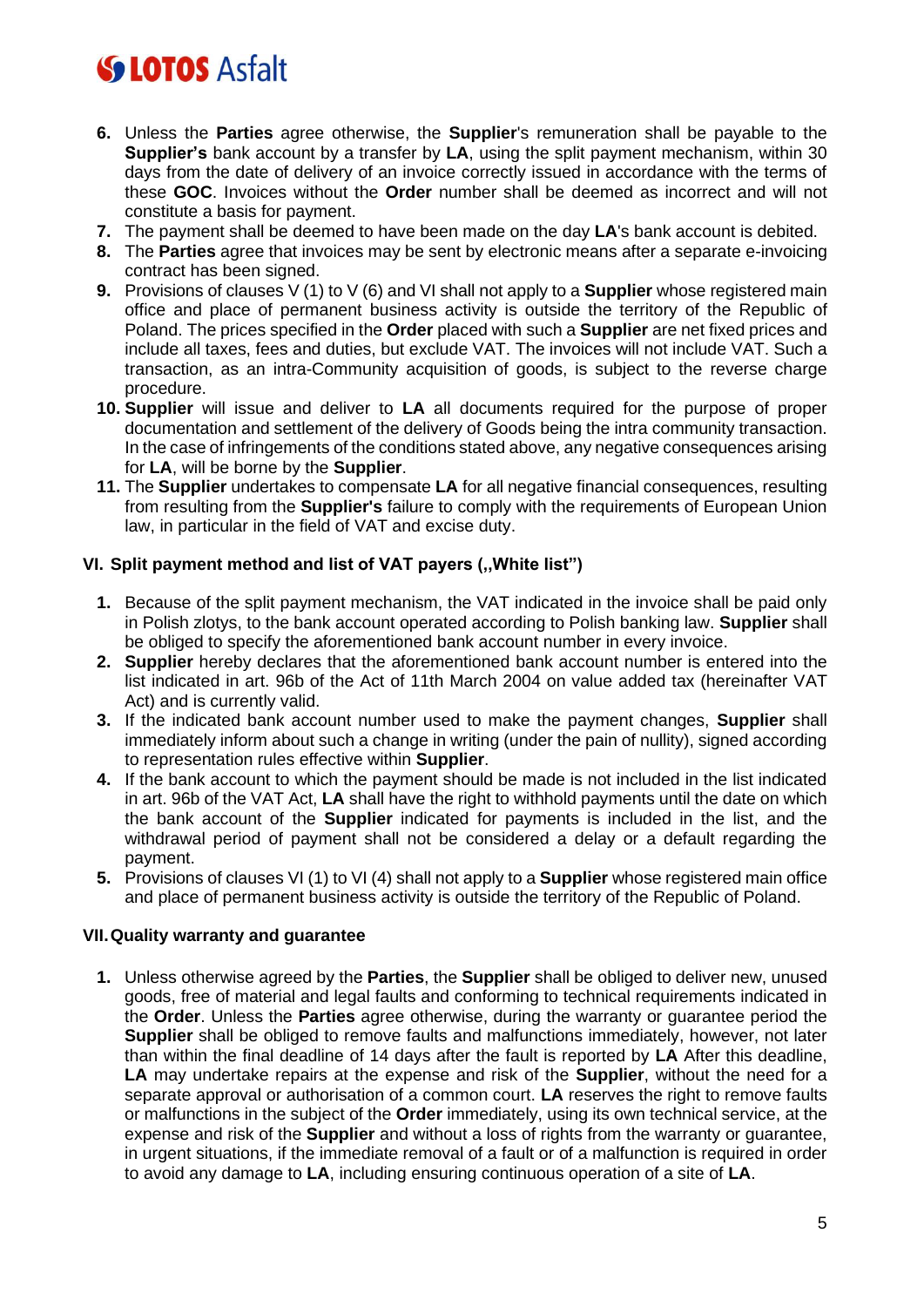- **2.** The **Supplier** shall be obliged to replace faulty goods, if the fault or the malfunction according to a technical opinion of **LA** are such that restoration of the goods to a condition meeting the quality requirements specified in the **Order** is impossible, improbable or cannot be justified, if the fault or malfunction occurred again despite repairs done previously.
- **3. LA** may require the **Supplier** to secure duly execution of obligations resulting from the **Order** (particularly the punctual delivery), as well as warranty or guarantee obligations in particular provided as a bank warranty or an insurance warranty, with the content previously approved by **LA**.
- **4.** The remaining scope of liability of the **Supplier** related to warranty and guarantee is regulated in generally effective legal regulations. The warranty period granted by the **Supplier** shall be indicated in the **Order** or in warranty documents. If no other stipulations are indicated in the **Order** or in the warranty documents, the **Supplie**r shall grant a quality warranty and guarantee for faults for a period of 24 months from the acceptance date of a delivery executed by the **Supplier** according to **Order** conditions.
- **5.** If removal of faults found during acceptance of the subject of the **Order** or during the warranty and guarantee period covering the faults is delayed, the **Supplier** shall pay **L. A.** a contractual penalty of 0.4% (four tenths of a percent) of the value of net remuneration indicated in the **Order** (or of a part thereof in the case of partial deliveries in accordance with the terms of the **Order** or on the basis of a separate consent of **L. A.**) for every started day of delay, counted from the deadline indicated by **L. A.** for fault removal, however, not more than a total of 25% (twenty five percent) of the value of net remuneration indicated in the **Order** (or of a part thereof in the case of partial deliveries in accordance with the terms of the **Order** or on the basis of a separate consent of **L. A.**). If **L. A.** suffers a higher damage, it shall have the right to claim additional compensation according to generally effective regulations, as well as a compensation for not executed or unduly executed **Order**, for which no contractual penalties are provided for in this document or in the **Order**, according to generally effective regulations.
- **6.** The obligation of the **Supplier** to pay contractual penalties remains independent from the damage of **L. A.** and from the factual damage or lack thereof.

### **VIII. Sub-supplier**

- **1.** If the **Supplier** intends to sub-contract the execution of the entire **Order** or a part thereof with third parties, such sub-contraction requires a prior written approval of **L. A.** under the pain of invalidity. The same requirements applies accordingly if a sub-supplier is changed during **Order** execution or if a further sub-supplier is engaged.
- **2.** The **Supplier** shall be liable for actions or negligence of entities it relies on to meet its obligations or to which it entrusted its obligations, as if it were actions or negligence of the **Supplier**.

## **IX. Withdrawal from the Order**

- **1. L. A.** may withdraw from the **Order** or from a part there of because of reasons the **Supplier** is responsible for in the case of a violation of **Order** conditions or of these **GOC** by the **Supplier**, or in cases of severe violation of generally effective legal regulations by the **Supplier**.
- **2.** In the case of intra-community deliveries of electric and electronic equipment subjected to the Directive 2002/96/WE, **L. A.** may withdraw from execution of the **Order** or of a part thereof, if an inspection performed according to **GOC** or an audit performed according to **GOC**, or actions of public authorities indicate that the **Supplier** does not duly meet its obligations as an entity marketing the equipment, specified in the Act of 11th September 2005 on electric and electronic waste.
- **3.** If **L. A.** withdraws from the **Order** because of reasons the **Supplier** is responsible for, **L. A.** shall have the right to impose a contractual penalty in the amount of 20% (twenty percent) of the value of net remuneration specified in the **Order** or related to its non-executed part (in the case of partial deliveries in accordance with the terms of the **Order** or on the basis of a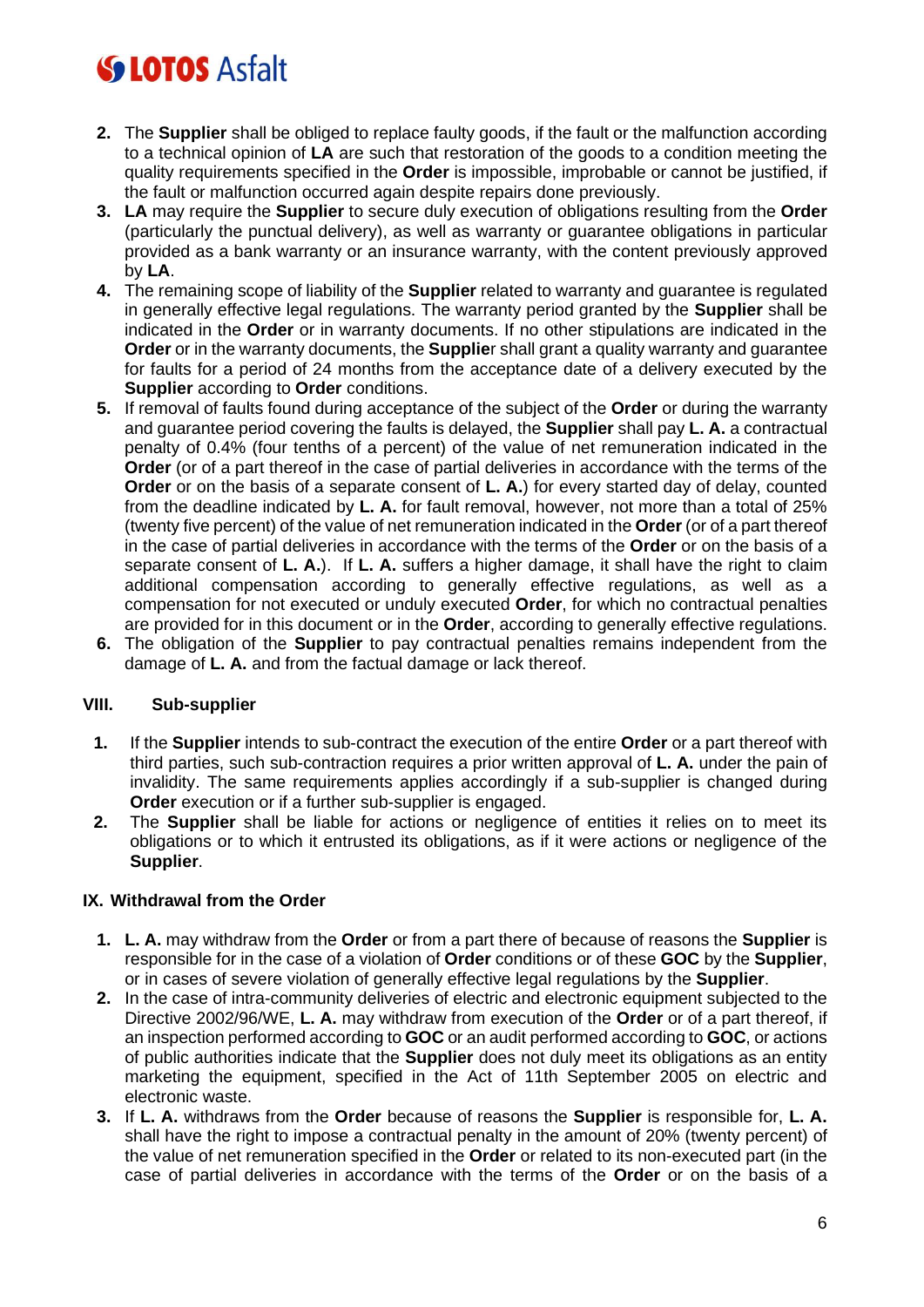separate consent of **L. A.**). **L. A.** shall have the right to claim compensation in excess of the reserved contractual penalty, according to generally effective regulations.

- **4.** Withdrawal from the **Order** or from a part thereof according to the above stipulations may take place not later than within 6 months after the agreed delivery date or the delivery date indicated in the **Order**.
- **5.** All contractual penalties specified in these **GOC** are independent of each other, are not mutually exclusive and may be asserted jointly or separately, in particular contractual penalties for improper performance of the **Order** may be asserted together with contractual penalties for withdrawal from the **Order**.

### **X. Order transfer**

- **1.** The **Supplier** shall not transfer rights and obligations or encumber the rights specified in the **Order**, in their entirety or in part, without a prior written approval of the **LA** required under the pain of invalidity, in particular, it shall not cede its due remuneration related to the **Order** without such an approval. The transfer and encumbering of rights or transfer obligations indicated in the **Order** without an approval of **LA** indicated in the previous sentence shall have no effect on **LA**.
- **2. LA** shall have the right to transfer a part or all rights and obligations indicated in the **Order** onto companies which are member the same capital group as **LA** as understood according to the Act of 16<sup>th</sup> February 2007 on competition and commercial protection and institutions founding LA without approval of the **Supplier**.

## **XI. Confidentiality**

- **1.** The **Supplier** shall be obliged to treat all **Order** conditions, as well as information related to **LA** and to its company, obtained in relation to **Order** and its execution as strictly confidential and not generally available and use them only for the purpose of **Order** execution. In particular, the **Supplier** shall be obliged to treat as confidential all organisational, commercial, legal, financial and technical information related to **LA**, as well as information related to the size of commercial exchange, applied prices, discounts, product specifications, agreements, technological data. The **Supplie**r hereby acknowledges that such information is a trade secret of **LA** as understood according to art. 11 of the Act of 16/04/1993 on combatting unfair competition.
- **2.** This confidentiality obligation shall remain effective during **Order** execution and for 10 years after its execution, termination or cancellation, regardless of the reason.
- **3.** None of information specified in p. 1 shall be revealed or used by the **Supplier** without a prior, written approval of the **Buyer** – under the pain of invalidity - excluding situations in which this is required according to the effective legal regulations. Such information shall be revealed only to such staff members or sub-contractors of the **Supplier**, who require such information in order to executed the **Order** and under the condition, that such individuals shall be obliged to maintain confidentiality within the scope specified above. The **Supplier** shall be liable for violations of this confidentiality obligation by such individuals.
- **4.** If obligations indicated in p. 1 3 are violated, the **Supplier** shall be obliged to pay **LA** a contractual penalty of 20% (twenty percent) of the value of net remuneration indicated in the **Order** for each and every such violation, however, not more than 100% (one-hundred percent) of the value of net remuneration indicated in the **Order**. Notwithstanding the above, **LA** reserves the right to claim compensation in full value of the damage according to generally effective regulations in cases of damage with value exceeding the value of the contractual penalty.

### **XII. Insurance policies**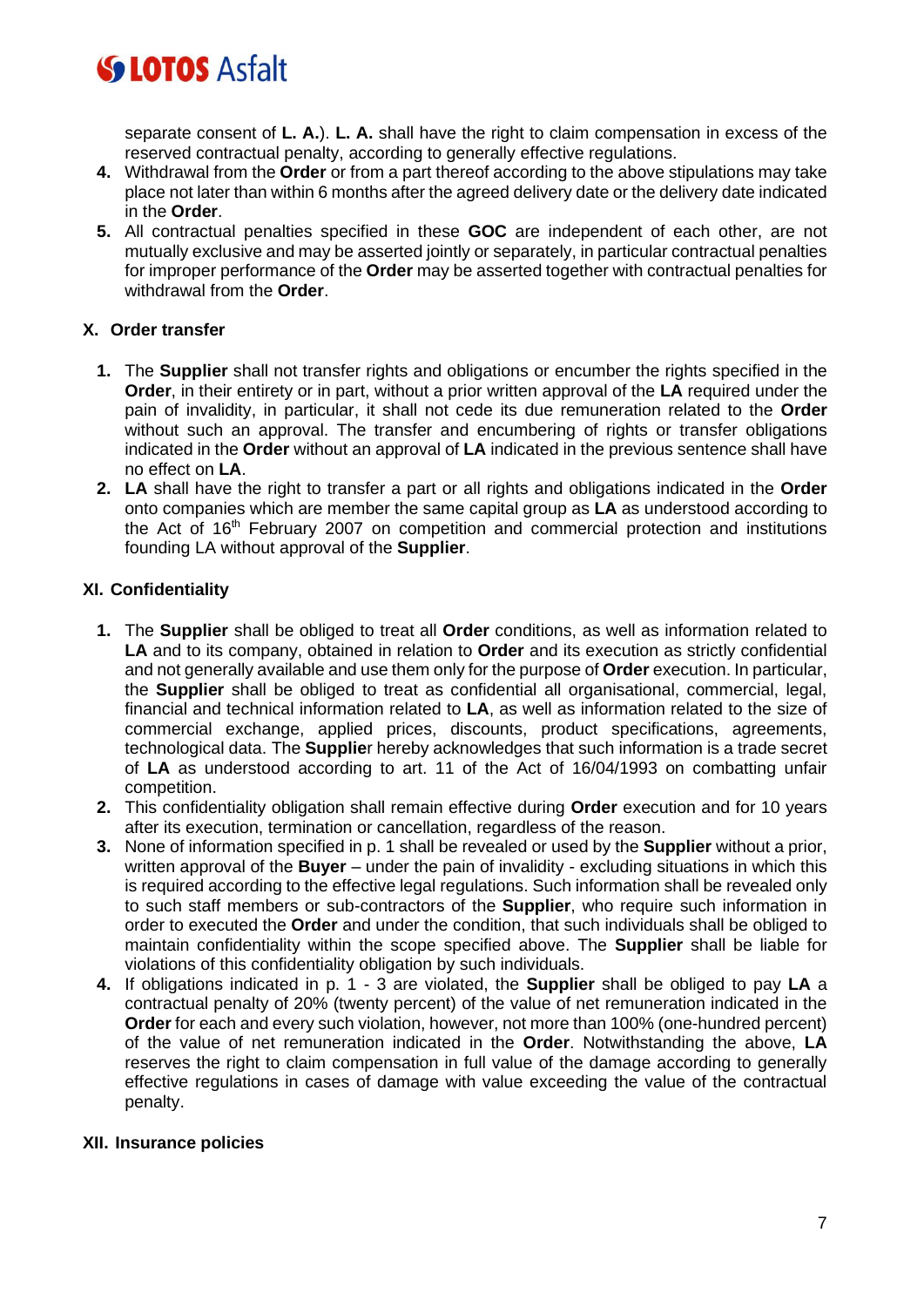- **1.** The following insurance requirements shall apply if no other insurance requirements are provided for in the text of the **Order**.
- **2.** During the period of performance of the **Order**, the **Supplier** shall insure and ensure continuity of insurance, at its own expense, to the following extent:
	- a. **Professional liability insurance**
		- i. The professional liability insurance covering damage caused in connection with the performance of the **Order** shall be valid for the entire period of performance of the **Order**.
		- ii. The sum guaranteed should be not less than PLN 1,500,000 for each and all events.
		- iii. The insurance coverage shall include:
			- − liability in tort and regarding non-performance / improper performance of obligations;
			- − damages to property and personal injury;
			- − damages caused by gross negligence;
			- − damages consisting of sudden and accidental pollution of the environment (if the **Order** provides for such risks);
			- − damages caused by subcontractors (if any);
			- − damages caused by a defect in a product delivered under the **Order** (product liability);
			- − damages resulting from loading and unloading works (if the **Order** provides for such works).
		- iv. Deductibles shall be set at no more than PLN 10,000. There will be no deductible for personal injury in the liability insurance.
		- v. It is allowed for the limits of liability to be below the required sum guaranteed in accordance with good market practices, except for the following coverages:
			- − liability in tort and regarding non-performance / improper performance of obligations;
			- − property damage and personal injury;
			- − damages caused by gross negligence;
			- − damage caused by subcontractors (if any);
			- − damage caused by a defect in a product delivered under the **Order** (product liability).
- **3.** The **Supplier** shall submit copies of all documents confirming that it holds the required insurance coverage to the **Buyer** no later than 3 days prior to the scheduled delivery of the goods.
- **4.** In the event of concluding insurance for a period shorter than the required insurance period, the **Supplier** shall be obliged to provide the **Buyer** with confirmation of obtaining continuation of the insurance coverage no later than 7 days prior to expiry of the insurance contract.
- **5.** During the required insurance period, the **Buyer** may request that the **Supplier** submits written information from the insurer regarding the actual amount of the sum guaranteed / insured amount / limit of liability. The **Buyer** may also request proof of payment of the insurance premium (including its individual instalments).
- **6.** If the **Supplier** fails to provide confirmation of the insurance coverage required by the **Buyer**  within the required periods, the **Buyer** may:
	- a. suspend the execution of the **Order** with an immediate effect, and in particular, refuse to accept goods from the **Supplier**, and if such suspension results in a delay, the delay shall be deemed to have been caused due to the **Supplier**'s fault;
	- b. withhold payment until the **Supplier** complies with all insurance requirements; however, withholding payment shall not result in the **Buyer** being obliged to pay interest on late payments;
	- c. take out insurance at the **Supplier**'s cost.
- **7.** The **Supplier** or the sub-supplier shall comply with the terms of the insurance contracts concluded.
- **8.** The **Supplier** shall be obliged to participate in the process of settling claims arising in connection with the performance of the **Order**, in particular to draw up and submit to the insurer and the **Buyer** any documents requested by the insurer, in particular estimates of repair costs.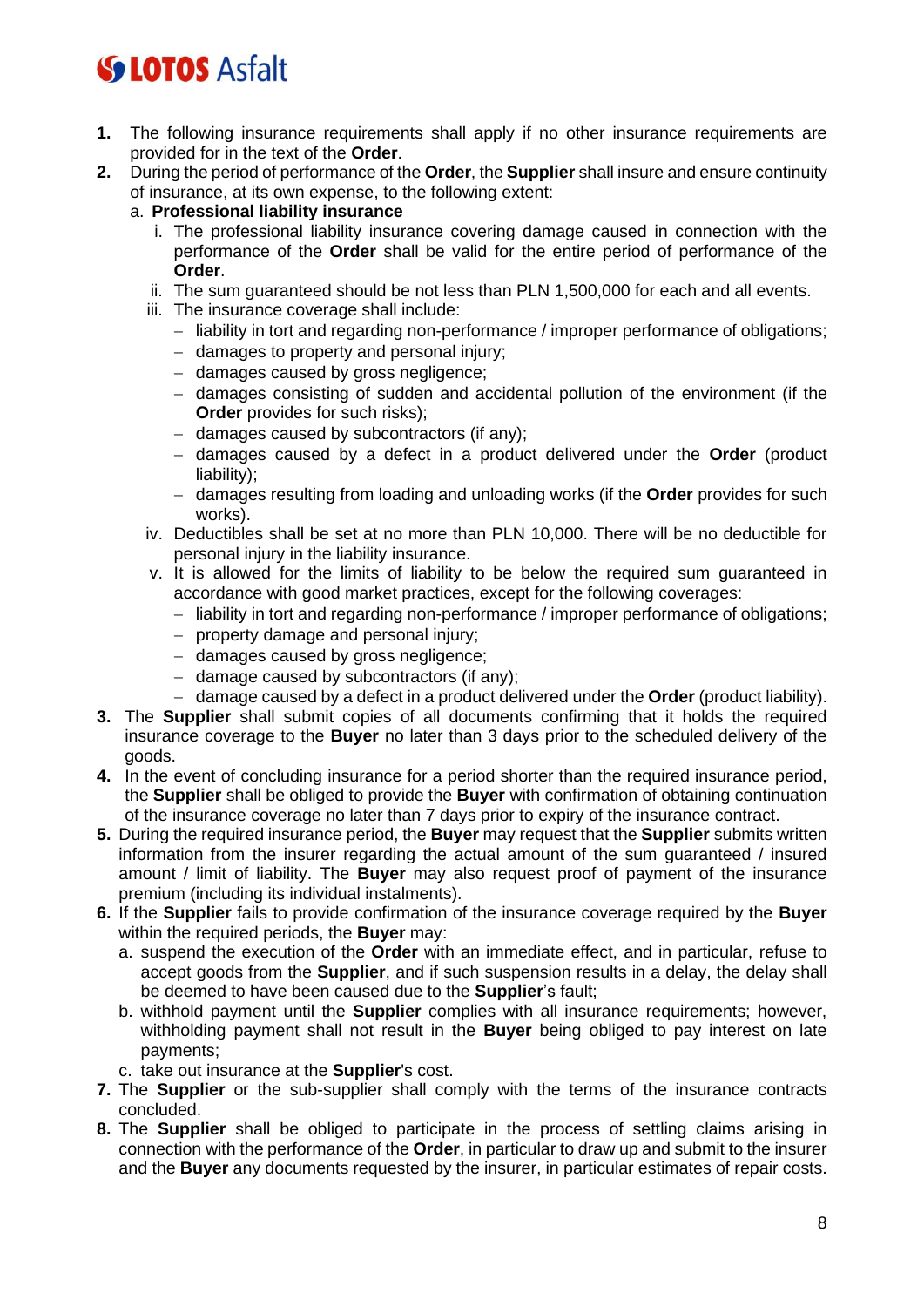**9.** The **Supplier's** failure to comply with any of the requirements set in this paragraph concerning insurance shall constitute a significant infringement of the **Order** and shall entitle the **Buyer** to terminate the **Order** without notice of termination, due to the **Supplier's** fault. The **Buyer** may exercise the right of withdrawal within a period of 60 days from the expiry of the period set for the **Supplier** to remedy the infringement.

### **XIII. Personal data protection**

- **1.** Each of the **Parties** shall be obliged to observe the generally effective legal regulations pertaining to personal data protection, in particular, Regulation of the European Parliament and of the Council (UE) 2016/679 of 27th April 2016 on the protection of natural persons with regard to the processing of personal data and on the free movement of such data, and repealing Directive 95/46/EC (General Data Protection Regulation) and shall be obliged to ensure protection of the aforementioned data by undertaking adequate technical and organisational measures, and shall be fully liable for damage caused in relation to personal data processing.
- **2.** The **Supplier** hereby confirms that all personal data provided to the **Buyer** has been collected legally, reliably and transparently.
- **3.** The **Supplier** confirms that it has fulfilled all obligations towards the persons whose data it transmits and towards the **Buyer** in relation with the applicable data protection regulations.

### **XIV. Force Majeure**

- **1.** None of the **Parties** shall be responsible for delayed or improper fulfilment of its obligations, if the delayed or improper fulfilment of its obligations is caused by force majeure. By force majeure the **Parties** understand extraordinary events, independent of the **Parties'** control, which at the time of concluding the **Order** could not have been foreseen and whose occurrence could not have been prevented by economically justified means, i.e. in particular: flood, fire, hurricane, earthquake, state of epidemics, state of epidemic emergency, state of natural disaster, state of emergency, downtime caused by the introduction of restrictions or measures in connection with or for the purpose of counteracting phenomena recognised by the World Health Organisation or governmental authorities as a pandemic or epidemic (including those relating to COVID-19, SARS-CoV-2 virus or its mutation). Downtime caused by disputes between the **Supplier** and any natural person, group or organisation, legal entity or other organisational unit, such as strikes, pickets, etc. shall not be considered as force majeure.
- **2.** The **Party** affected is obliged to immediately inform the other **Party** about the occurrence, expected term of, propose manner of handling and cessation of a Force Majeure event.
- **3.** The **Parties** shall establish new conditions for the **Order** fulfilment which shall take into account, in particular, an appropriate postponement of the delivery date, immediately after the Force Majeure event ceases to exist. If Force Majeure events or its effects last for more than 60 days, the **Parties** shall be entitled to terminate the **Order** at 2 weeks' notice. A notice of termination of the **Order** shall be null and void unless made in writing or in the electronic form, bearing a secure electronic signature verifiable with a valid qualified certificate. Neither **Party** shall be entitled to claim any compensation from the other **Party** for damages caused by Force Majeure.

### **XV. References and advertising**

**1.** The **Supplier** shall have no right to use materials and information related to cooperation with **LA**, in particular for reference and advertising purposes, without a prior approval of **LA** which requires a written form under the pain of invalidity. The **Supplier** shall have no right to use the logo, any trademarks or other designations of **LA**, unless **LA** authorised the **Supplier** to do so.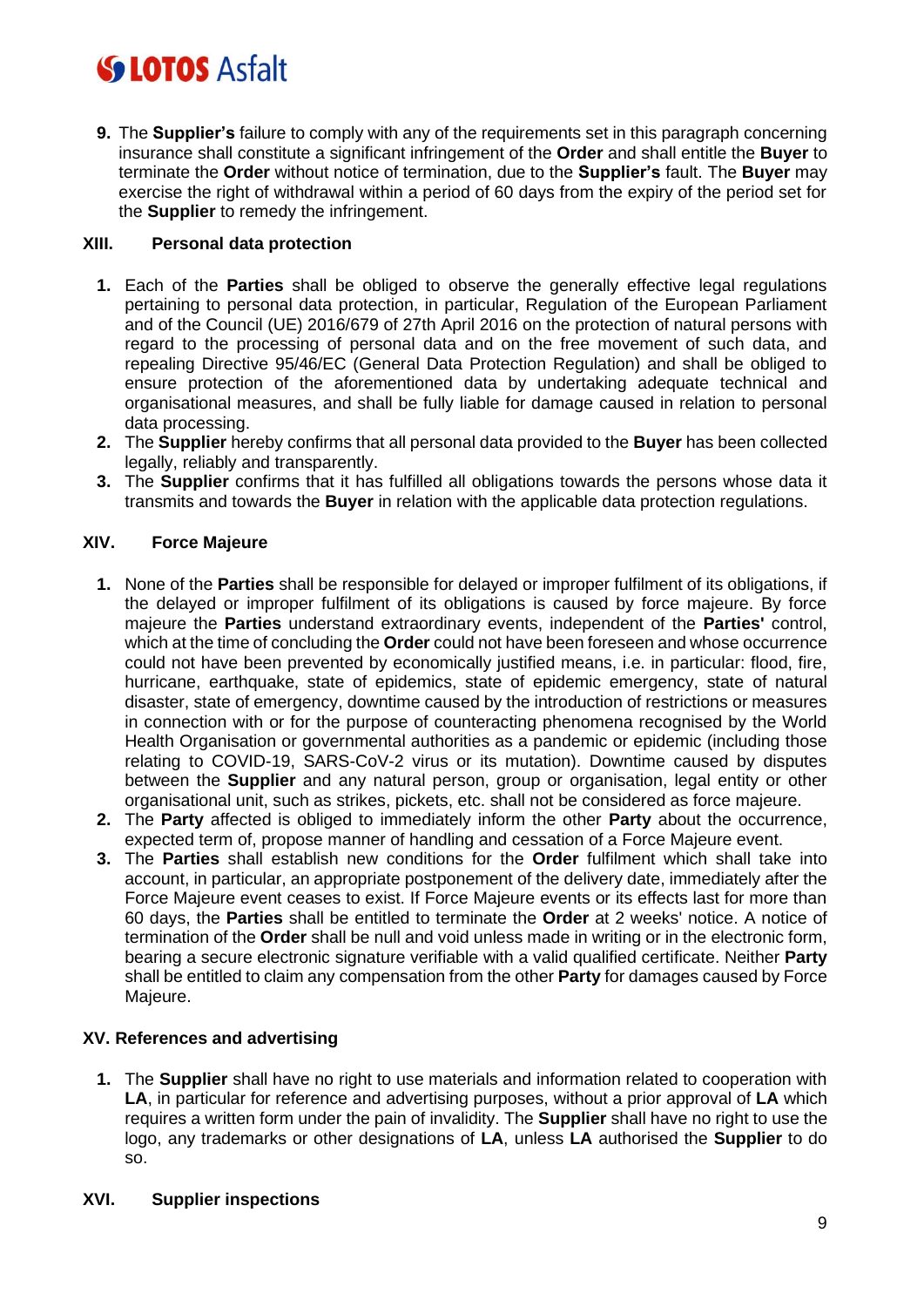- **1. LA** shall have the right to perform inspections, tests and checks of materials used to manufacture the subject of the **Order** during every stage of the execution, at the **Supplier's** premises, in particular at its headquarters or production premises.. The **Supplier** shall be obliged to take into account all remarks and objections of **LA** made as a result of inspections, unless they would result in a significant change of the subject of the **Order**.
- **2. LA** holds an Integrated Management System certificate, covering the requirements of ISO 9001, ISO 14001 and PN-N-18001 standards. Because of the above, **LA** reserves the right to hold audits of the **Supplier**, related to meeting the requirements of the aforementioned standards within the scope related to execution of the **Order**.

### **XVII. Obligations dictated by REACH Regulation (Reg. 1907/2006/WE) (if applicable)**

- **1.** The **Supplier** hereby declares that the substance/mixture ingredients it delivers have been registered according to the REACH Regulation - if they required registration.
- **2.** The **Supplier** hereby declares that the substance/mixture ingredients it delivers are not subjected to any permit granting procedures and limitations of use according to REACH Regulation.
- **3.** In each case (including also when the delivered substance on its own, in a preparation or in an article is not subject to registration, authorisations nor restrictions of use procedures under the REACH Regulation), the **Supplier** shall be obliged to fill in and submit to **LA,** to the e-mail address indicated in the **Order**, no later than 14 days before the date of the first delivery and within 12 months from the date of the last delivery of the product, a statement compliant with the template provided on the following website:<https://www.lotos.pl/repository/54128/pl/>
- **4.** The **Supplier** is obliged to provide the current and properly drawn up safety data sheet of (name of the product) in electronic version and in Polish language to the e-mail address of **LA's** representative indicated in the **Order** no later than 14 days prior to the date of the first delivery, unless the safety data sheet applicable on the day of conclusion of the **Order** has been previously delivered by the **Supplier** before the date of conclusion of the **Order**. In case of updating the safety data sheet within 12 months from the date of the last delivery of the product as part of the **Order**, the **Supplier** shall be obliged to provide, without undue delay, the updated safety data sheet in the form and in the manner specified in the preceding sentence.
- **5.** If pursuant to Article 31 of the REACH Regulation a safety data sheet is not required, the **Supplier** shall be obliged to provide information drawn up in accordance with Article 32 of the above-mentioned Regulation. Section XVII point 4 above shall apply accordingly.

#### **XVIII. Requirements under the CLP Regulation, as amended (Regulation No 1272/2008/EC) and the Delegated Regulation (Regulation No 2020/1677/EC):**

- **1.** In case of a hazardous substance/mixture, the **Supplier** shall deliver it in an appropriate packaging bearing an appropriate label (if applicable) according to the CLP Regulation (Regulation No. 1272/2008/EC), while the label should be consistent with the safety data sheet provided.
- **2.** The **Supplier** states that it has submitted a notification to the PCN concerning the hazardous mixture/mixtures supplied and has provided the generated UFI identifier associated with the notification to the ECHA Poison Centre and that:
	- a. the PCN notification indicates Poland as the country of use,
	- b. the **Supplier** undertakes to provide the UFI identifier by making an appropriate notation on the label (if applicable) in case of each delivery or on the safety data sheet (when the label is not applicable).
- **3.** If the **Supplier** benefits from the transition period for submitting the notification concerning mixtures to the ECHA Poison Centre, the **Supplier** shall inform **LA** about the fact in writing. After the transition period, the **Supplier** shall immediately inform **LA** about the fact that it has notified PCN and shall provide the UFI identifier.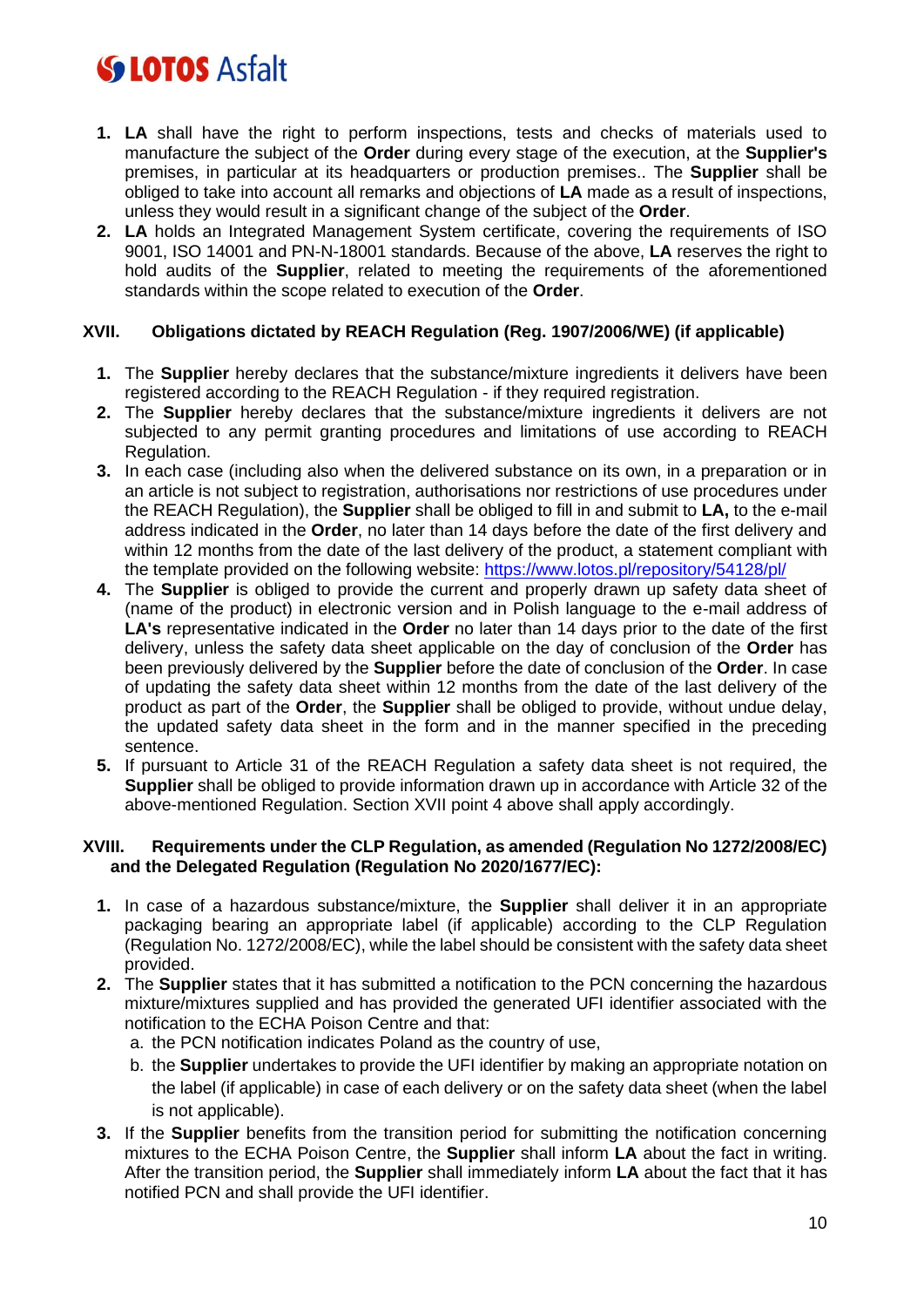### **XIX. Requirements for biocidal products under Regulation 528/2012/EC and Journal of Laws of 2015, item 1925 (if applicable)**

- **1.** The **Supplier** declares that it holds a permit to trade the product on the territory of the Republic of Poland issued by the Office for Registration of Medicinal Products, Medical Devices and Biocidal Products with a specific number and that the product is entered in the Register of Biocidal Products.
- **2.** The packaging of the biocidal product shall be compliant with the guidelines of the CLP Regulation (Regulation No 1272/2008/EC).
- **3.** The label should be consistent with the provided safety data sheet and extended to and compliant with legal provisions on biocidal products.

### **XX. Other requirements concerning goods**

- **1.** The **Supplier**, when placing packaged products on the market, is obliged to limit the quantity and negative environmental impact of the substances used to produce their packaging and produced packaging waste in such a way that:
	- a. the packaging does not contain harmful substances in amounts posing a threat to the product, the environment nor to human health,
	- b. the maximum sum of the contents of lead, cadmium, mercury and hexavalent chromium in the packaging does not exceed 100 mg/kg.
- **2.** The **Supplier**, when introducing the packaging on the market, is also obliged to limit the amount and negative influence on the environment of the substances used to produce the packaging and to generate waste packaging so that that the volume and weight of the packaging is limited as much as it is required for it to serve its function and to ensure product safety, taking into account the expectation of the user, which in relation to the **Order** fulfilment, is **LA**.
- **3.** The adoption of the provisions in question together with taking into account the above requirement shall be deemed as unambiguous compliance with the requirements.
- **4.** In case of a failure to perform the above-mentioned requirements and/or of violation of the provisions of the REACH and/or the CLP Regulation and/or regulations concerning biocidal products, the **Supplier** undertakes to repair the damage incurred by the **Buyer** as a result of such a violation, and **the Buyer** shall be entitled to:
	- a. return the goods at the **Supplier's** expense,
	- b. request refund of the price paid together with statutory interests for delay in commercial transactions calculated from the date of payment of the price by the **Buyer** to the date of its refunding by the **Supplier**,
	- c. charge **the Supplier** with and obliged the **Supplier** to reimburse all expenses, costs, fines, penalties or other monetary benefits incurred by the **Buyer** and imposed by competent authorities as a result of the violation of the above-mentioned regulations by the **Supplier**,
	- d. request that the **Supplier** compensates for any other damages incurred by the **Buyer**,
	- e. withdraw from the **Order** for reasons attributable to the **Supplier** in accordance with section IX herein.

Each of the **Buyer** 's rights mentioned above may be exercised, at the **Buyer**'s discretion, separately or jointly and independently from other rights of the **Buyer**.

## **XXI. Copyrights**

**1.** If the **Supplier** creates or delivers a work covered by regulations of the Act of 4th February 1994 on copyright and on derivative rights (hereinafter "Work") in relation to Contract execution, the **Supplier** shall transfer all material copyrights and derivative copyrights to all Works performed or delivered as a part of the **Order**, including the exclusive right to execute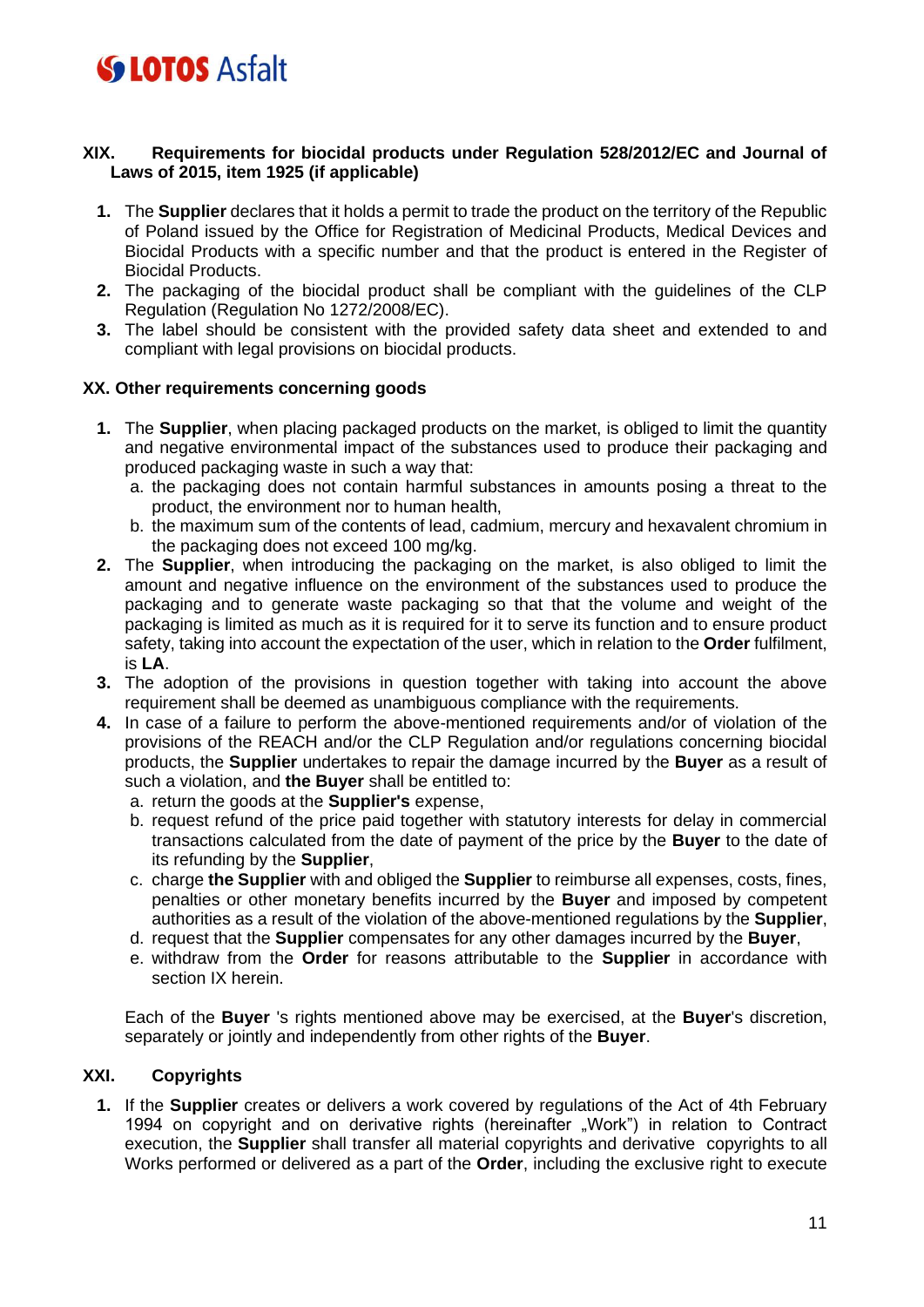and allowing to execute the derivative copyright in fields of exploitation specified in p. 5 below onto the **Buyer**, within the contractual remuneration indicated in the Contract.

- **2.** The **Supplier** hereby declares and guarantees that it is entitled to all material copyrights to Works created or delivered as a part of **Order** execution. Works shall be understood by the **Parties**, in particular, as technical documentation, final preparations, reports, information, analyses, scenarios, opinions, evaluations constituting works according to regulations of the Act on copyright and on derivative rights, collected by the **Buyer**, and until the day on which an **Order** withdrawal notice is submitted if the **Buyer** withdraws from the **Order**.
- **3.** The **Supplier** hereby declares and guarantees that the Work shall not violate material and personal copyrights and any other rights of third parties and that its copyrights to the Work shall not be limited within the scope covered by the **Order**.
- **4.** The **Supplier** shall be fully responsible for damage caused by ineffective or faulty acquisition of rights to Work from third parties or as a result of acquisition of rights to Work encumbered by rights of third parties, as well as a result of ineffective or faulty transfer of rights onto the **Buyer**. If any legal faults, encumbrances or claims of third parties are revealed after the date indicated in p. 5, the **Supplier** shall be obliged to exempt the **Buyer** from all related claims of third parties, to repair all damage to the **Buyer** caused by such faults, and also, on request of the **Buyer**, shall make an appropriate public declaration.
- **5.** The transfer of copyrights and of derivative rights to Works indicated above shall take place on acceptance date of every Work, in the following fields of exploitation:
	- a. recording and copying (including uploading to computer memory or to other devices), on any media and using any technology (including analogue and digital technologies), systems or formats, mechanical optical, magnetic, electronic or other forms of recording, on audio and video media (including audio-video media), light-sensitive, magnetic, optical media, discs, computer data storage media and chips, print-outs and similar media and on any other forms of data storage media and memory,
	- b. marketing of the original copy and of copies made according to stipulations listed in ch. a) - marketing, lease, lending, licensing or making the Work available for use according to any other legal basis,
	- c. other forms of distribution, including:
		- − broadcasting (including transmission and re-transmission) and re-broadcasting, including visual and audio, wired and wireless transmission by ground stations, satellites and interactive television, in cable television, telecommunication or multimedia networks or using other broadcasting systems (including so called *simulcasting* and *webcasting*), encrypted or non-encrypted, in open or closed circulation, using any technique (including analogue and digital techniques), system or format, with or without the recording option, including text, multimedia, Internet, telephone or telecommunication services,
		- − all means making the Works publicly available in a manner open to the public at the location and time of their choosing, including ground stations, satellites, cable, telecommunication or multimedia networks, databases, servers or other devices in systems, including systems operated by third parties, in open or closed circulation, using any technique, system or format, with or without recording options, including services listed above in ch. c)
		- − all public presentations, displays,
		- − use on Internet websites which may be viewed or accessed all across the world and use of Internet-based, live multimedia transmission,
		- − use in promotions and advertisements and for information purposes, using television and Internet,
		- − use of the Work during a procurement, investment process, once or on multiple occasions, in its entirety or partially, at the disposal of the **Buyer**, in particular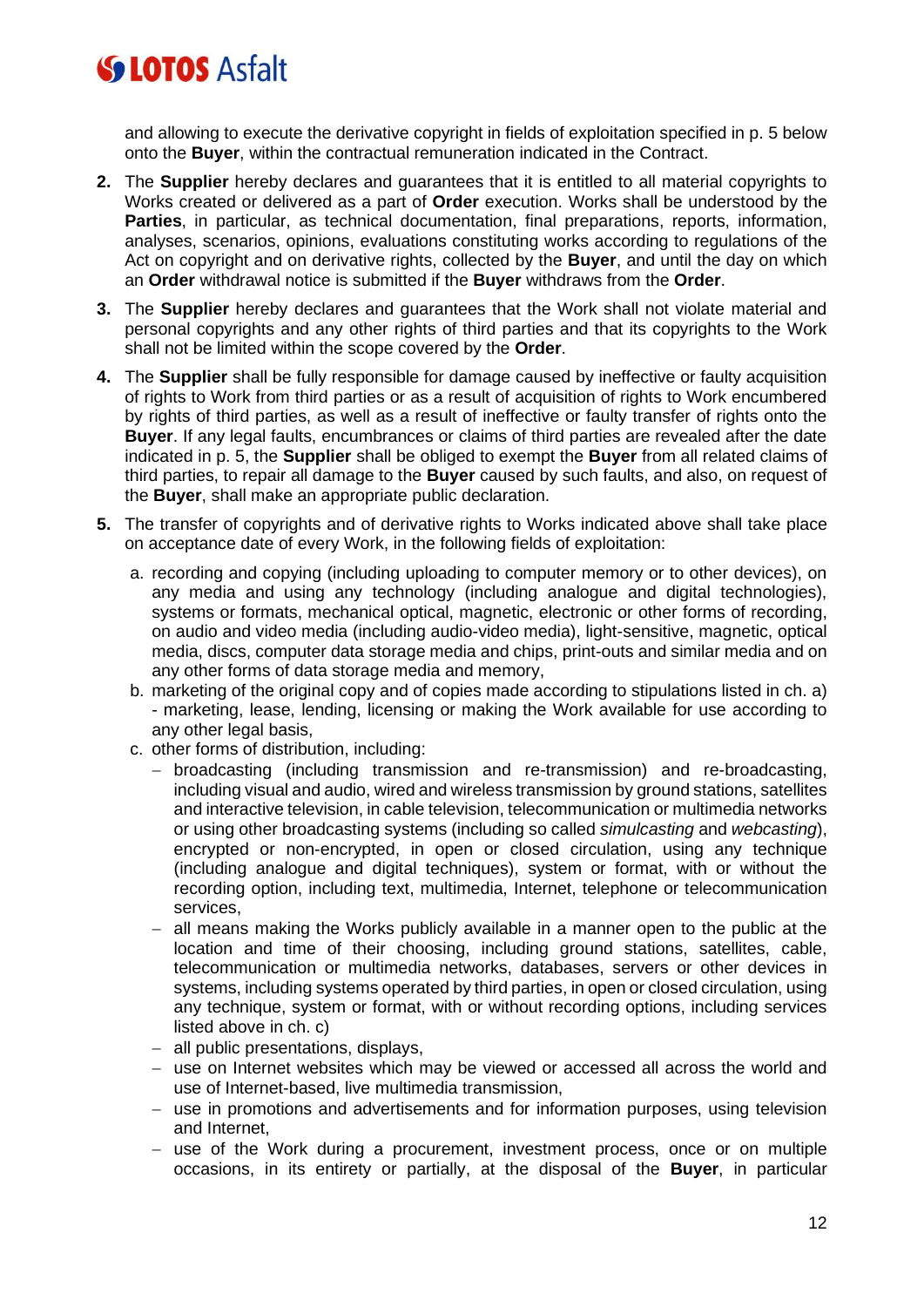construction of any number of buildings, structures, installations or other sites and parts thereof on their basis,

- − preparation of a derivative form of the Work by a third party as requested by the **Buyer**;
- **6.** The transfer of rights indicated in p. above shall be unlimited in terms of territory.
- **7.** The **Supplier** hereby authorises the **Buyer** to use the Work as a whole or any parts thereof for promotional and advertising purposes (within the fields of exploitation specified in p. 5 above, as posters, photographs, radio or television advertisements and Internet advertising).
- **8.** The **Buyer** shall have the right to use parts of the Work and dispose of them within the fields of exploitation and use specified in p. 5 above.
- **9.** The **Supplier** hereby authorises the **Buyer** to execute personal copyrights on behalf of the author of the Work, and in particular to:
	- a. making decisions regarding inviolability of the contents and of the form,
	- b. making decisions regarding how the Work should be used.
- **10.** The **Supplier** undertakes that the author will not perform his personal copyrights in relation to the Work.
- **11.** Upon Work acceptance by the **Buyer**, the **Supplier** shall transfer onto the **Buyer** the ownership of copies (material media) containing the Work, within the remuneration of the **Supplier** indicated in the **Order**.
- **12.** The **Buyer** may distribute and publish materials or make declarations regarding the work without indicating authors of the Work in such materials and declarations.

### **XXII. Safety clause**

- **1.** The following terms shall have the outlined meanings for the purpose of this Clause:
	- a. "**Entities working on behalf of the Supplier**" shall be understood as i.e.:
		- natural persons working on behalf of or commissioned by the **Supplier**, as well as staff, partners of the **Supplier**, natural persons working on behalf of or commissioned by the **Supplier** on a basis other than employment, as well as self- employed persons;

- legal persons or organizational units without legal personality, performing the Work on behalf of or commissioned by the **Supplier**, in particular as sub-contractors, further suppliers, consortium members, including foreign entities executing the **Order**/Contract on behalf of or commissioned by the **Supplier**, etc.

- b. "**Works**" should also be understood as works, services, deliveries.
- c. "**Website**" shall be understood as LOTOS Capital Group's requirements for Partners available at: [https://kontrahenci.lotos.pl.](about:blank)
- **2.** This Clause shall also apply to Entities performing Works on behalf of the **Supplier**.
- **3.** The **Supplier** and Entities performing Works on behalf of the **Supplier** shall be obliged to observe and apply the effective legal requirements, internal regulations of **LA** and professional/technical standards related to occupational health and safety, fire prevention, applicable to works performed within the **Order**.
- **4.** The **Supplier** shall be obliged to ensure that the **Order** entered into with Entities performing Works on behalf of the **Supplier** contain stipulations resulting from this Safety Clause, in particular in the case of Works executed within sites of **LA**. **LA** may request the **Supplier** to provide a copy of a contract entered into with Entities performing Works on behalf of the **Supplier** in order to verify the aforementioned obligation, in particular with Entities acting as entrepreneurs.
- **5.** The **Supplier** shall be obliged to observe and apply standards and codes of conduct currently effective at the sites of **LA**, in particular related to occupational health, safety, fire prevention and physical security, as provided by **LA** on the Website. The **Supplier** shall be obliged to designate a person with access to the Website using login and password provided once the **Order** is obtained. The designated person should be a person coordinating Works included in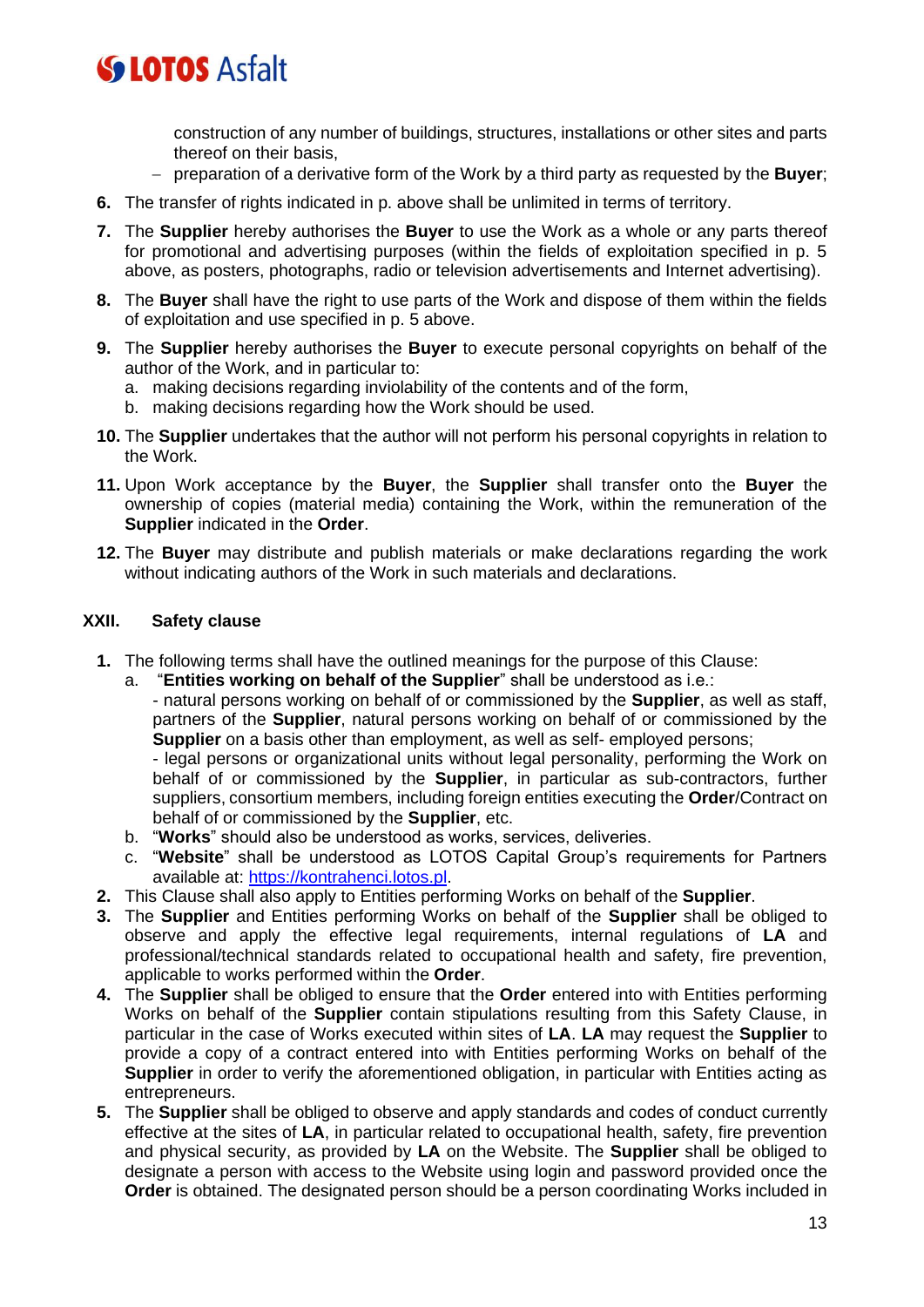the **Order** and present during their execution at the sites of **LA**, if the **Supplier** or Entities working on behalf of the **Supplier** enter the site of **LA** during execution of the **Order**.

- **6.** In the case of any difficulties with logging in to the Website /with document access, **LA** should be notified immediately at the following e-mail address: **kontrahenci@grupalotos.pl.**
- **7.** Changes to documents made available through the Website shall become effective on the day indicated in the above mentioned Website and do not require an amendment in the form of a written annex to the **Order.**
- **8.** The **Supplier** shall be obliged, before the start of Works at the sites of **LA**, to familiarise all Entities performing Works on behalf of the **Supplier** with the effective occupational health and safety, fire prevention and physical security rules effective at the sites of **LA** and to ensure distribution of requirements made available on the Website among all Entities performing Works on behalf of the **Supplier**.
- **9.** The **Supplier** shall ensure that Entities working on behalf of the **Supplier** at the sites of **LA** know and observe rules and behaviour standards effective at the sites of **LA**.
- **10.** Because of the priority approach to safety within **LA,** any violations of the code of conduct effective at the sites of **LA** by the **Supplier** or an Entity performing Works on behalf of the **Supplier**, in particular related to work safety, fire protection and physical security may provide LA with the basis for immediate termination or withdrawal (within the term specified in the **Order**) from the **Order** because of reasons the **Supplier** is liable for and to claim contractual penalties and compensation according to general rules, up to the full amount of the actual damage.
- **11.** The **Supplier** shall delegate Entities performing Works on behalf of the **Supplier** to undertake a training in general safety rules effective at the sites of **LA**, provided by **LA** The training shall be provided as e-learning, available at the training platform, at the following address: [https://e](about:blank)[learning.lotos.pl/](about:blank) or as a stationary training, in cases agreed upon with **LA**.
- **12.** The **Supplier** shall delegate Entities performing Works on behalf of the **Supplier** to undertake other trainings effective at the sites of **LA**, related to the widely understood occupational health and safety and fire prevention, provided by **LA**. The information about the need to participate in such trainings and rules of such trainings shall be indicated on the Website.
- **13.** The **Supplier** shall be obliged to immediately inform **LA** about any incidents taking place at its sites, involving Entities performing Works on behalf of the **Supplier**, i.e.: accident at work, fire, malfunction or other local hazards, according to stipulations included in the currently effective Manual of the code of conduct at the sites of **LA** available on the website.
- **14.** If the **Supplier** or Entities performing Works on behalf of the **Supplier** violates occupational health and safety, fire prevention and physical security effective at the sites of **LA** or generally effective legal regulations related to occupational health and safety, fire prevention and physical security **LA** shall have the right to impose a contractual penalty onto the **Supplier**, in the amount of one thousand zlotys (1,000.00 PLN) for each and every violations. Meeting of the aforementioned requirements may be verified by the authorised representatives of **LA**, persons supervising the works on behalf of **LA** and staff of LOTOS Ochrona Sp. z o.o. Each and every time when it is found that the **Supplier** or Entities performing Works on behalf of the **Supplier** violate the occupational health and safety, fire prevention and physical security rules in effect at the sites of **LA** - representatives of **LA,** persons supervising works on behalf of **LA** and staff of LOTOS Ochrona Sp. z o.o. shall apply sanctions provided for in the socalled "Table of penalties for staff of third parties" available on the Website. The **Supplier** hereby declares that it has read the Table of penalties for staff of third parties and agrees to sanctions indicated therein. If the Entities performing Works on behalf of the **Supplier** revoke the right to enter the sites of **LA,** all consequences thereof shall be borne by the **Supplier**. In addition, in cases of aforementioned events, **LA** may unilaterally decide to fully or partially suspend operation of machinery or other technical devices and Works in their entirety or in parts, by individual persons present at the sites of **LA** Suspension of Works does not change the deadline for Works execution specified in the **Order**. **LA** shall have the right to have the **Supplier** bear the costs of a standstill caused by Works withheld as described above.
- **15.** Regardless of the application of sanctions resulting from the "Table of penalties for staff of third parties", **LA** shall have the right to impose contractual penalties indicated in p. 14 and p.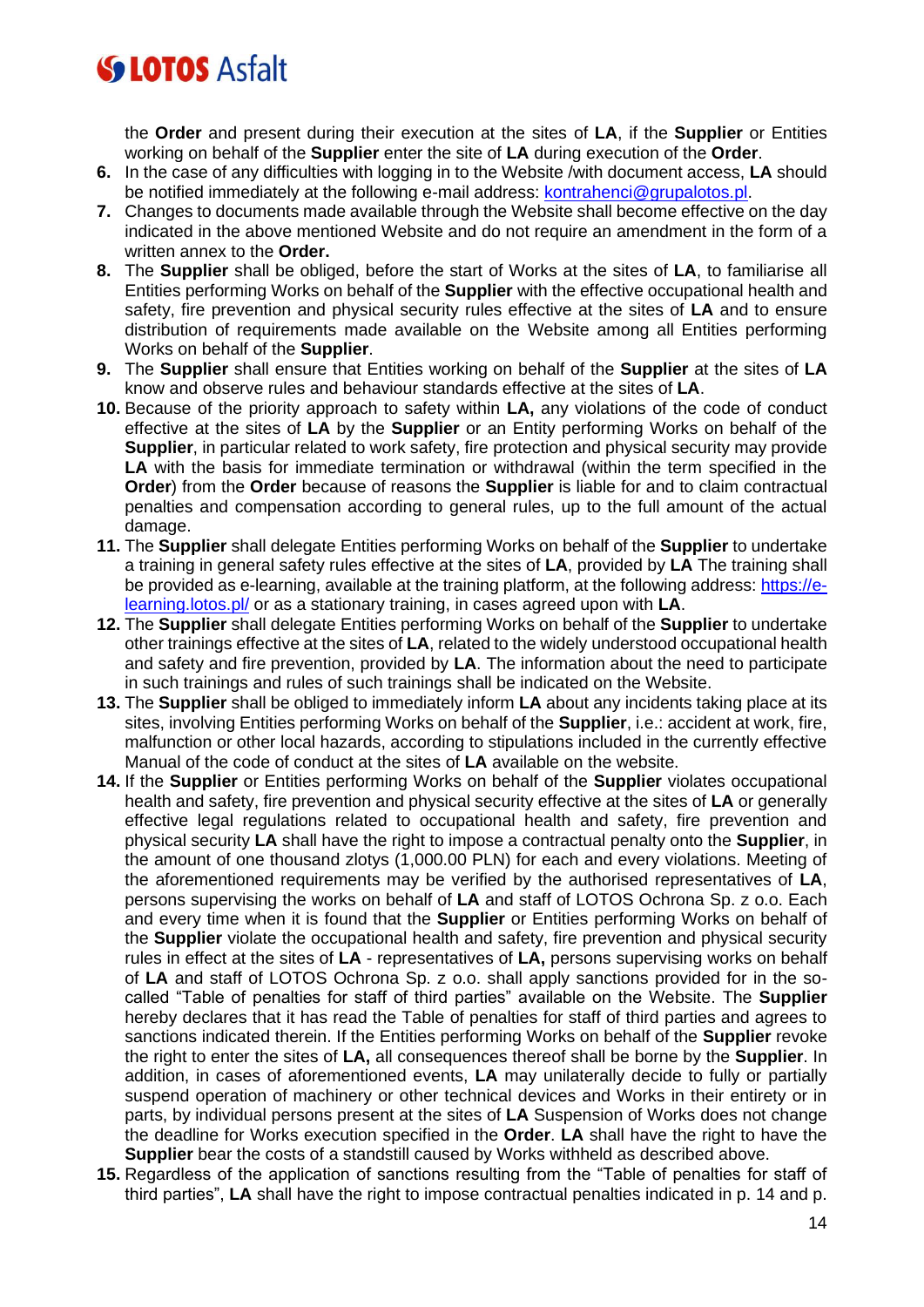17 of this Clause. The **Supplier**, the staff of which or Entity performing Works on behalf of the **Supplier** committed the violation, shall be informed about the aforementioned actions.

- **16.** Entities performing Works on behalf of the **Supplier** shall not bring onto the sites of **LA** and shall not arrive ready to execute Works or execute Works under the influence of alcohol or drugs/narcotics, and shall not possess drugs/narcotics.
- **17.** The **Supplier** shall pay **LA** a contractual penalty in the amount of one thousand zlotys (1,000.00 PLN) for every disclosure of the influence of alcohol (upwards of 0.2‰ of alcohol in blood or 0.1 mg of alcohol in 1 dm3 of exhaled air) or condition under the influence of drugs/narcotics in the first two persons performing Works on behalf of the **Supplier** or who signalled readiness to perform or performing Works (including the disclosure of a state under the influence of alcohol/under the influence of drugs or narcotics during an attempted entry onto the sites of **LA** or a training in general safety rules effective at the sites of **LA**) during the given calendar year, wherein a refusal to undergo the relevant examination shall be considered as a disclosure of the state under the influence of alcohol or drugs/narcotics. In the case of every subsequent person violating the sobriety obligation during the given calendar year, the **Supplier** shall pay ten thousand zlotys (10,000.00 PLN). The limit of two persons during a calendar year, during which the aforementioned, lower penalty is calculated shall apply to the **Supplier** for all contracts (including orders) entered into with **LA**, and the number of people, for who the state under the influence of alcohol or under the influence of drugs/narcotics performing Works was disclosed in relation to the **Order** and to other contracts (including orders) shall be additive. The **Parties** hereby agree that **LA** shall issue a debit note for the reserved contractual penalty related to violations of the sobriety obligation, to the **Supplier**. Such debit notes shall include information about a cessation of amounts due from the debit note for LOTOS Ochrona Sp. z o.o., indicating the appropriate number of the bank account of LOTOS Ochrona Sp. z o.o. The person found to violate the alcohol or illicit drugs/narcotics sobriety regulation shall have its pass revoked with an imposed entry prohibition onto sites of **LA** for a period of time specified in the current Table of penalties for staff of third parties.
- **18.** In the case of a justified suspicion of violation of internal rules and codes of conduct related to occupational health and safety, fire prevention or physical security by the **Supplier** or by Entities performing Works on behalf of the **Supplier**, in particular related to unauthorised removal of items from the protected area of **LA**, introduction of alcohol and of drugs/narcotics, weapons and other prohibited items, presence within the protected area of **LA** under the influence of alcohol or of drugs/narcotics, and in locations where the following is prohibited: smoking, use of mobile phones and other electronic transmitters, the authorised representatives of **LA**, persons supervising works on behalf of **LA** and staff of LOTOS Ochrona Sp. z o.o. may perform a check according to rules specified in internal normative acts regulating personal movement, material traffic, waste management, occupational health and safety and physical security. Each person refusing to cooperate during such a check shall receive a permanent entry prohibition onto sites of **LA**, and in relevant cases, officers of authorised bodies created to maintain public order shall be called for assistance. On request of **LA**, The **Supplier** shall remove such person from the execution of Works and replace with another staff member, if the Contracting Authority concludes that the indicated person violated any of the effective occupational health and safety regulations, rules of physical security and/or related to alcohol, illicit drugs or narcotics. **LA** shall have the right to inspect activities of the **Supplier** and of its procedures implemented in order to ensure conformity with the discussed rules, at any time.
- **19.** On request of **LA**, **Supplier** shall present its OHS plan including a list of persons responsible for OHS, including telephone contact numbers and an analysis of work in terms of risk and methods the **Supplier** plans to use in order to limit or eliminate the risks. Without a prior, written approval of **LA**, the **Supplier** or the Entity working on behalf of the **Supplier** may not apply or shall not begin negotiations with any bodies or authorities in order to obtain approvals of deviations from or changes to rules and regulations related to occupational health and safety, fire prevention, environmental protection or excessive noise levels and related to the **Order**. **LA** may request the **Supplier** to provide a copy of the OHS plans of Entities performing Works on behalf of the **Supplier**, for verification.